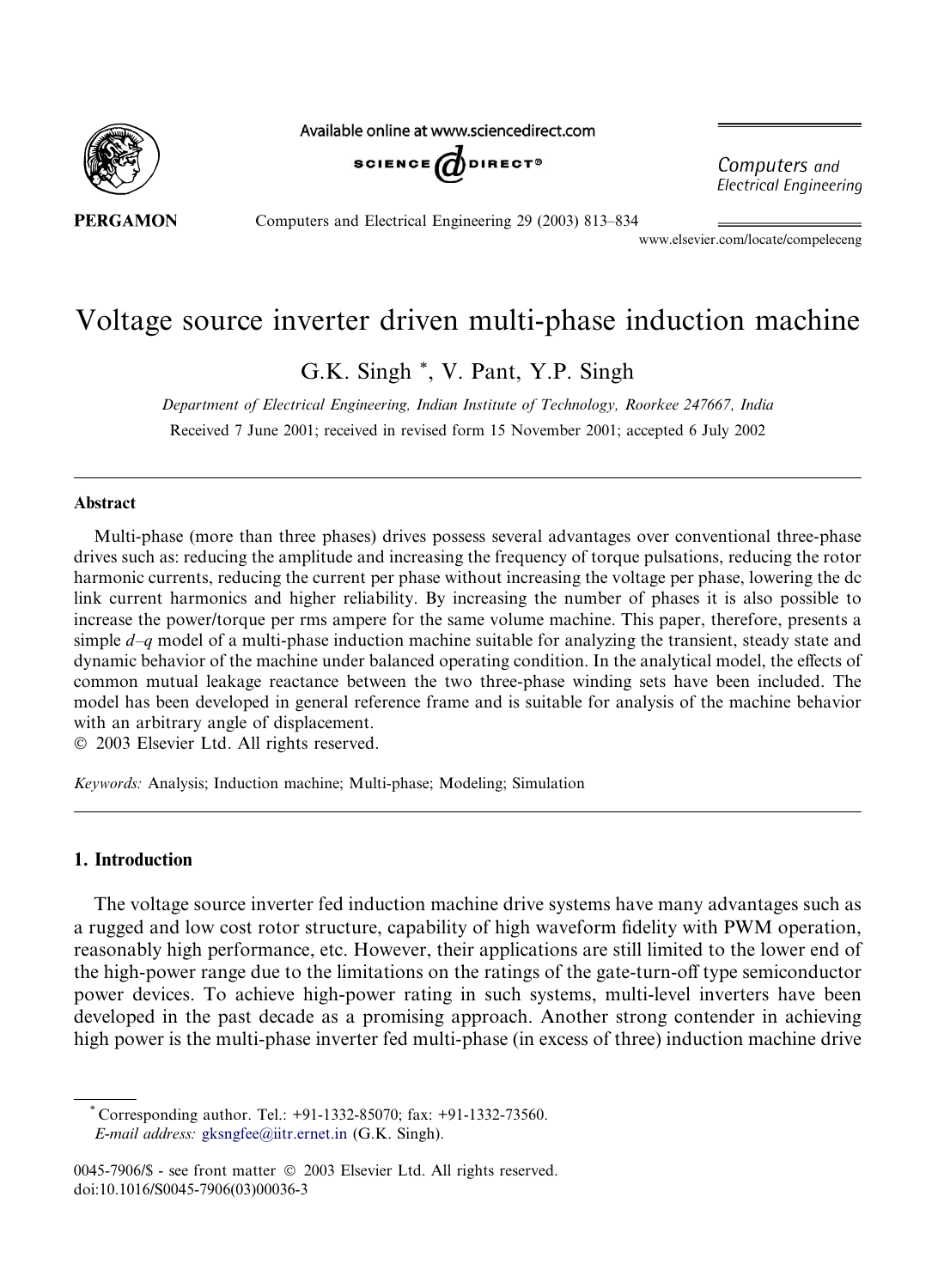### Nomenclature

| $T_1$            | load torque                                                                            |
|------------------|----------------------------------------------------------------------------------------|
| $\boldsymbol{P}$ | number of poles                                                                        |
| $J_{\cdot}$      | moment of inertia                                                                      |
| $\omega_{h}$     | base speed                                                                             |
| $\omega_k$       | speed of the reference frame                                                           |
| $\omega_{\rm r}$ | speed of the rotor                                                                     |
| $\boldsymbol{p}$ | differentiation w.r.t. time                                                            |
|                  | $v_{q1}$ , $v_{d1}$ q- and d-axis voltages of stator winding set I                     |
|                  | $v_{q2}$ , $v_{d2}$ q- and d-axis voltages of stator winding set II                    |
|                  | $\lambda_{q1}, \lambda_{d1}$ q- and d-axis stator flux linkages of set I               |
|                  | $\lambda_{q2}, \lambda_{d2}$ q- and d-axis stator flux linkages of set II              |
|                  | $\lambda'_{ar}$ , $\lambda'_{dr}$ q- and d-axis rotor flux linkages referred to stator |
|                  | $i_{q1}, i_{d1}$ q- and d-axis currents of stator winding set I                        |
|                  | $i_{q2}, i_{d2}$ q- and d-axis currents of stator winding set II                       |
| $r_1$            | stator per phase resistance of set I                                                   |
| $r_2$            | stator per phase resistance of set II                                                  |
| $r'_{\rm r}$     | rotor per phase resistance referred to stator                                          |
| $L'_{\text{lm}}$ | common mutual leakage inductance between the two stator winding sets                   |
| $L_{\rm m}$      | mutual inductance between stator and rotor                                             |
| $L_{11}$         | leakage inductance per phase of stator winding set I                                   |
| $L_{12}$         | leakage inductance per phase of stator winding set II                                  |
| $L'_{\text{lr}}$ | leakage inductance per phase of rotor winding referred to stator                       |
| $x'_{\text{lm}}$ | common mutual leakage reactance between the two stator winding sets                    |
| $x_{\rm m}$      | mutual reactance between stator and rotor                                              |
| $x_{11}$         | leakage reactance per phase of stator winding set I                                    |
| $x_{12}$         | leakage reactance per phase of stator winding set II                                   |
| $x'_{\rm lr}$    | leakage reactance per phase of rotor winding referred to stator                        |
| $L'_{1dq}$       | mutual between the $d$ - and $q$ -axis circuit of the stator windings                  |
|                  | $v'_{q}$ , $v'_{q}$ , $q$ - and d-axis rotor voltages referred to stator               |
|                  |                                                                                        |

system. In addition to enhancing the power rating, a multi-phase system also has the merit of high reliability at the system level [1–4]. In particular, with loss of one or more of stator winding excitation sets, a multi-phase induction machine can continue to be operated with an asymmetrical winding structure and unbalanced excitation.

It is well known that the  $d-q$ -o reference frame transformation has long been used successfully in the analysis and control of three-phase electric machines. In this approach, the original threedimensional vector space is decomposed into direct sum of a  $d-q$  subspace and a zero sequence subspace, which is orthogonal to  $d-q$ . By virtue of this decomposition, the components, which produce rotating m.m.f, and the components of zero sequence are totally decoupled, and thus the analysis and control of machine is simplified.